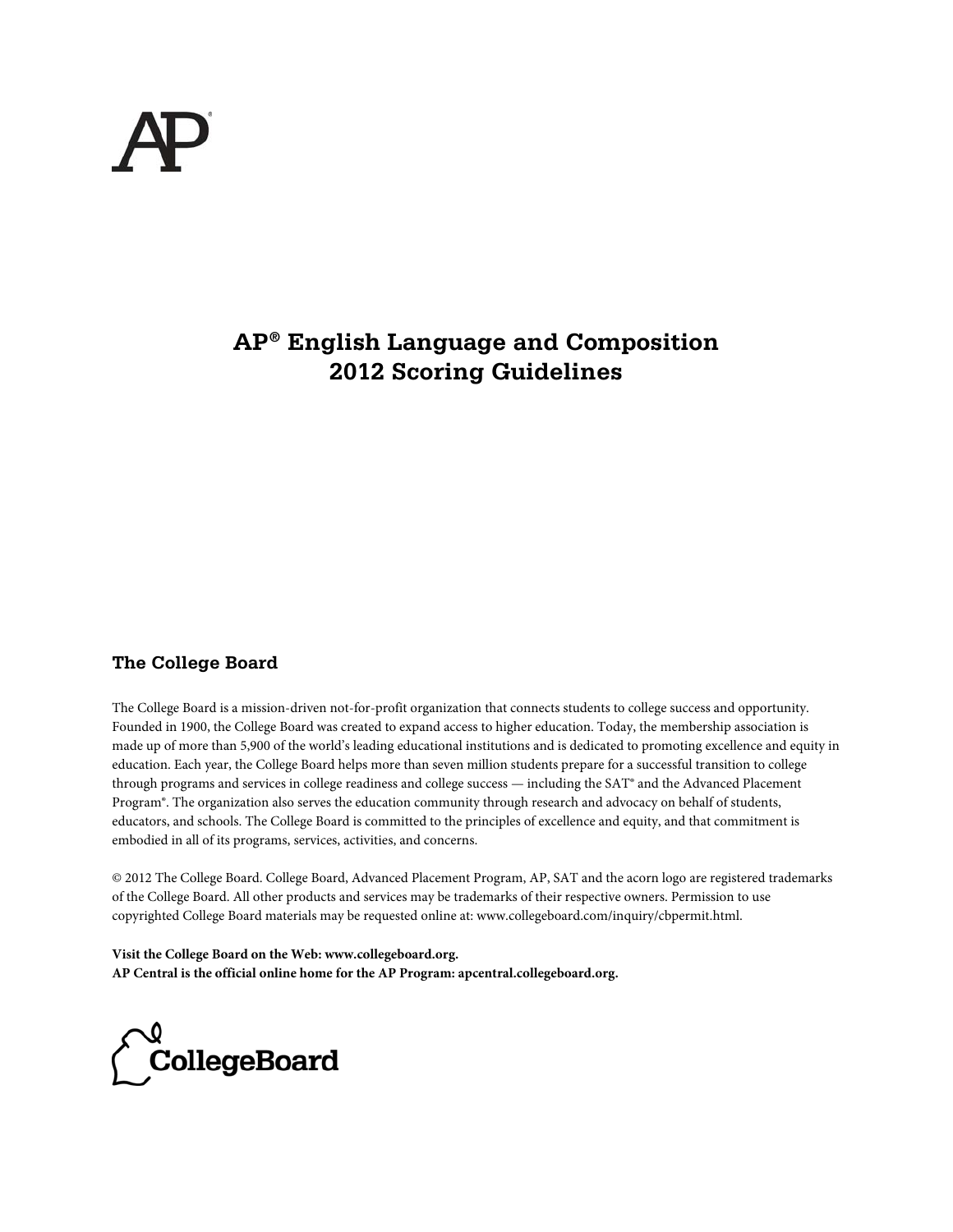### **Question 1**

The score should reflect a judgment of the essay's quality as a whole. Remember that students had only 15 minutes to read the sources and 40 minutes to write; the essay, therefore, is not a finished product and should not be judged by standards appropriate for an out-of-class assignment. Evaluate the essay as a draft, making certain to reward students for what they do well.

All essays, even those scored 8 or 9, may contain occasional lapses in analysis, prose style, or mechanics. Such features should enter into the holistic evaluation of an essay's overall quality. In no case may an essay with many distracting errors in grammar and mechanics be scored higher than a 2.

\_\_\_\_\_\_\_\_\_\_\_\_\_\_\_\_\_\_\_\_\_\_\_\_\_\_\_\_\_\_\_\_\_\_\_\_\_\_\_\_\_\_\_\_\_\_\_\_\_\_\_\_\_\_\_\_\_\_\_\_\_\_\_\_\_\_\_\_\_\_\_\_\_\_\_\_\_\_\_\_\_\_\_\_\_\_\_\_\_\_\_

**9** Essays earning a score of 9 meet the criteria for a score of 8 and, in addition, are especially sophisticated in their argument, thorough in development, or impressive in their control of language.

#### **8 Effective**

Essays earning a score of 8 **effectively** develop a position on whether the USPS should be restructured to meet the needs of a changing world, and if so, how. They develop their position by effectively synthesizing<sup>\*</sup> at least three of the sources. The evidence and explanations used are appropriate and convincing. Their prose demonstrates a consistent ability to control a wide range of the elements of effective writing but is not necessarily flawless.

**7** Essays earning a score of 7 meet the criteria for a score of 6 but provide more complete explanation, more thorough development, or a more mature prose style.

### **6 Adequate**

 $\overline{a}$ 

Essays earning a score of 6 **adequately** develop a position on whether the USPS should be restructured to meet the needs of a changing world, and if so, how. They develop their position by adequately synthesizing at least three of the sources. The evidence and explanations used are appropriate and sufficient. The language may contain lapses in diction or syntax, but generally the prose is clear.

**5** Essays earning a score of 5 develop a position on whether the USPS should be restructured to meet the needs of a changing world, and if so, how. They develop their position by synthesizing at least three sources, but how they use and explain sources is somewhat uneven, inconsistent, or limited. The argument is generally clear, and the sources generally develop the student's position, but the links between the sources and the argument may be strained. The writing may contain lapses in diction or syntax, but it usually conveys the student's ideas.

<sup>∗</sup> For the purposes of scoring, *synthesis* means using sources to develop a position and citing them accurately.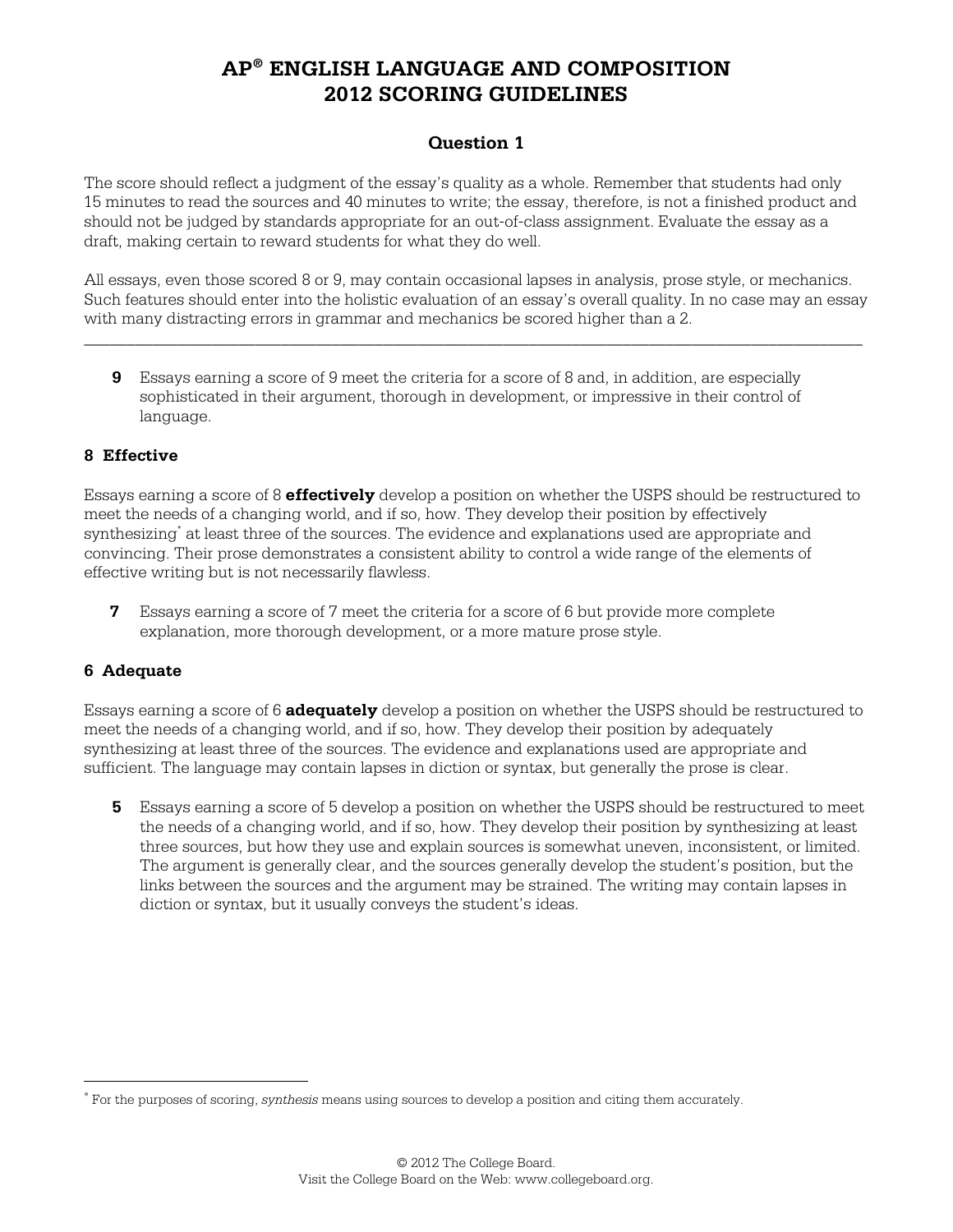## **Question 1 (continued)**

### **4 Inadequate**

Essays earning a score of 4 **inadequately** develop a position on whether the USPS should be restructured to meet the needs of a changing world, and if so, how. They develop their position by synthesizing at least two sources, but the evidence or explanations used may be inappropriate, insufficient, or less convincing. The sources may dominate the student's attempts at development; the link between the argument and the sources may be weak; or the student may misunderstand, misrepresent, or oversimplify the sources. The prose generally conveys the student's ideas but may be less consistent in controlling the elements of effective writing.

**3** Essays earning a score of 3 meet the criteria for a score of 4 but demonstrate less success in developing a position on whether the USPS should be restructured to meet the needs of a changing world, and if so, how. They are less perceptive in their understanding of the sources, or their explanation or examples may be particularly limited or simplistic. The essays may show less maturity in control of writing.

#### **2 Little Success**

Essays earning a score of 2 demonstrate **little success** in developing a position on whether the USPS should be restructured to meet the needs of a changing world, and if so, how. They may merely allude to knowledge gained from reading the sources rather than citing the sources themselves. These essays may misread the sources, fail to develop a position, or substitute a simpler task by merely summarizing or categorizing the sources or by merely responding to the prompt tangentially with unrelated, inaccurate, or inappropriate explanation. The prose of these essays often demonstrates consistent weaknesses in writing, such as grammatical problems, a lack of development or organization, or a lack of control.

- **1** Essays earning a score of 1 meet the criteria for a score of 2 but are undeveloped, especially simplistic in their explanation, weak in their control of writing, or do not allude to or cite even one source.
- **0** Indicates an off-topic response, one that merely repeats the prompt, an entirely crossed-out response, a drawing, or a response in a language other than English.
- **—** Indicates an entirely blank response.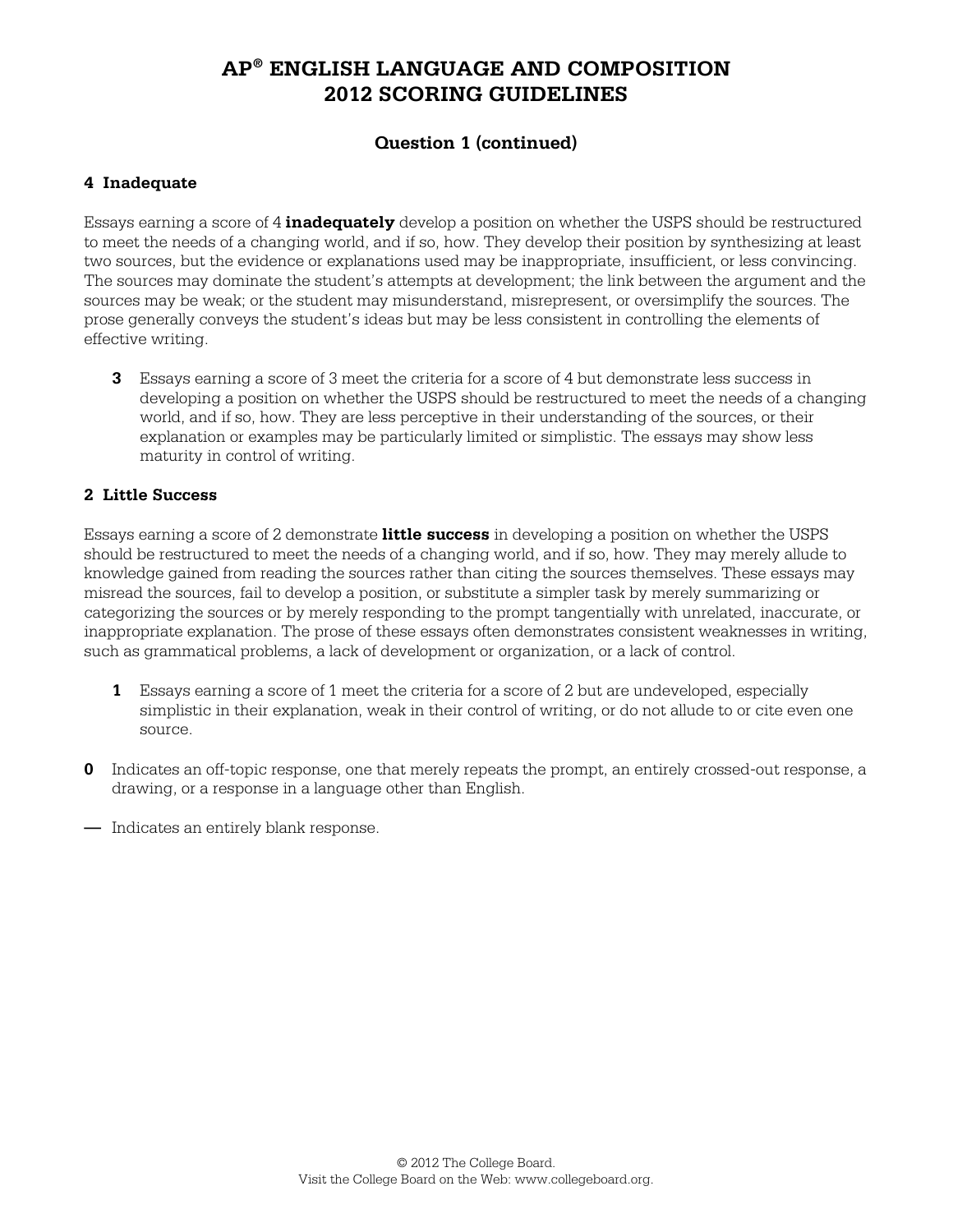### **Question 2**

The score should reflect a judgment of the essay's quality as a whole. Remember that students had only 40 minutes to read and write; the essay, therefore, is not a finished product and should not be judged by standards appropriate for an out-of-class assignment. Evaluate the essay as a draft, making certain to reward students for what they do well.

All essays, even those scored 8 or 9, may contain occasional lapses in analysis, prose style, or mechanics. Such features should enter into the holistic evaluation of an essay's overall quality. In no case may an essay with many distracting errors in grammar and mechanics be scored higher than a 2.

\_\_\_\_\_\_\_\_\_\_\_\_\_\_\_\_\_\_\_\_\_\_\_\_\_\_\_\_\_\_\_\_\_\_\_\_\_\_\_\_\_\_\_\_\_\_\_\_\_\_\_\_\_\_\_\_\_\_\_\_\_\_\_\_\_\_\_\_\_\_\_\_\_\_\_\_\_\_\_\_\_\_\_\_\_\_\_\_\_\_

**9** Essays earning a score of 9 meet the criteria for a score of 8 and, in addition, are especially sophisticated in their argument, thorough in their development, or impressive in their control of language.

#### **8 Effective**

Essays earning a score of 8 **effectively** analyze<sup>∗</sup> the rhetorical strategies President Kennedy uses to achieve his purpose. They develop their analysis with evidence and explanations that are appropriate and convincing, referring to the passage explicitly or implicitly. The prose demonstrates a consistent ability to control a wide range of the elements of effective writing but is not necessarily flawless.

**7** Essays earning a score of 7 meet the criteria for a score of 6 but provide more complete explanation, more thorough development, or a more mature prose style.

### **6 Adequate**

Essays earning a score of 6 **adequately** analyze the rhetorical strategies President Kennedy uses to achieve his purpose. They develop their analysis with evidence and explanations that are appropriate and sufficient, referring to the passage explicitly or implicitly. The writing may contain lapses in diction or syntax, but generally the prose is clear.

**5** Essays earning a score of 5 analyze the rhetorical strategies President Kennedy uses to achieve his purpose. The evidence or explanations used may be uneven, inconsistent, or limited. The writing may contain lapses in diction or syntax, but it usually conveys the student's ideas.

#### **4 Inadequate**

 $\overline{a}$ 

Essays earning a score of 4 **inadequately** analyze the rhetorical strategies President Kennedy uses to achieve his purpose. These essays may misunderstand the passage, misrepresent the strategies Kennedy uses, or may analyze these strategies insufficiently. The evidence or explanations used may be inappropriate, insufficient, or less convincing. The prose generally conveys the student's ideas but may be less consistent in controlling the elements of effective writing.

<sup>\*</sup> For the purposes of scoring, *analysis* refers to identifying features of a text and explaining how the author uses these to develop meaning or to achieve a particular effect or purpose.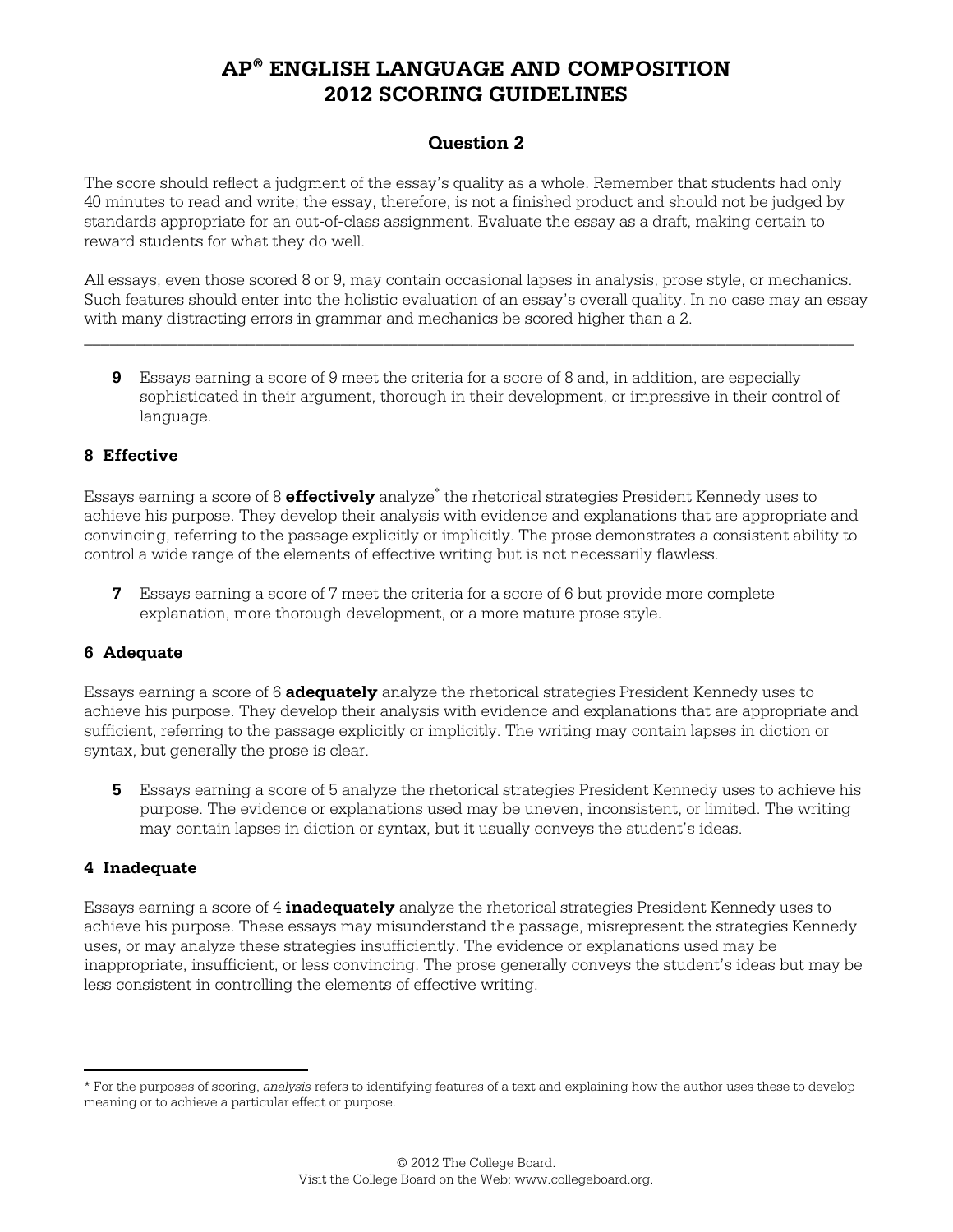## **Question 2 (continued)**

**3** Essays earning a score of 3 meet the criteria for a score of 4 but demonstrate less success in analyzing the rhetorical strategies President Kennedy uses to achieve his purpose. They are less perceptive in their understanding of the passage or Kennedy's strategies, or the explanations or examples may be particularly limited or simplistic. The essays may show less maturity in control of writing.

#### **2 Little Success**

Essays earning a score of 2 demonstrate **little success** in analyzing the rhetorical strategies President Kennedy uses to achieve his purpose. These essays may misunderstand the prompt, misread the passage, fail to analyze the strategies Kennedy uses, or substitute a simpler task by responding to the prompt tangentially with unrelated, inaccurate, or inappropriate explanation. The prose often demonstrates consistent weaknesses in writing, such as grammatical problems, a lack of development or organization, or a lack of control.

- **1** Essays earning a score of 1 meet the criteria for a score of 2 but are undeveloped, especially simplistic in their explanation, or weak in their control of language.
- **0** Indicates an off-topic response, one that merely repeats the prompt, an entirely crossed-out response, a drawing, or a response in a language other than English.
- **—** Indicates an entirely blank response.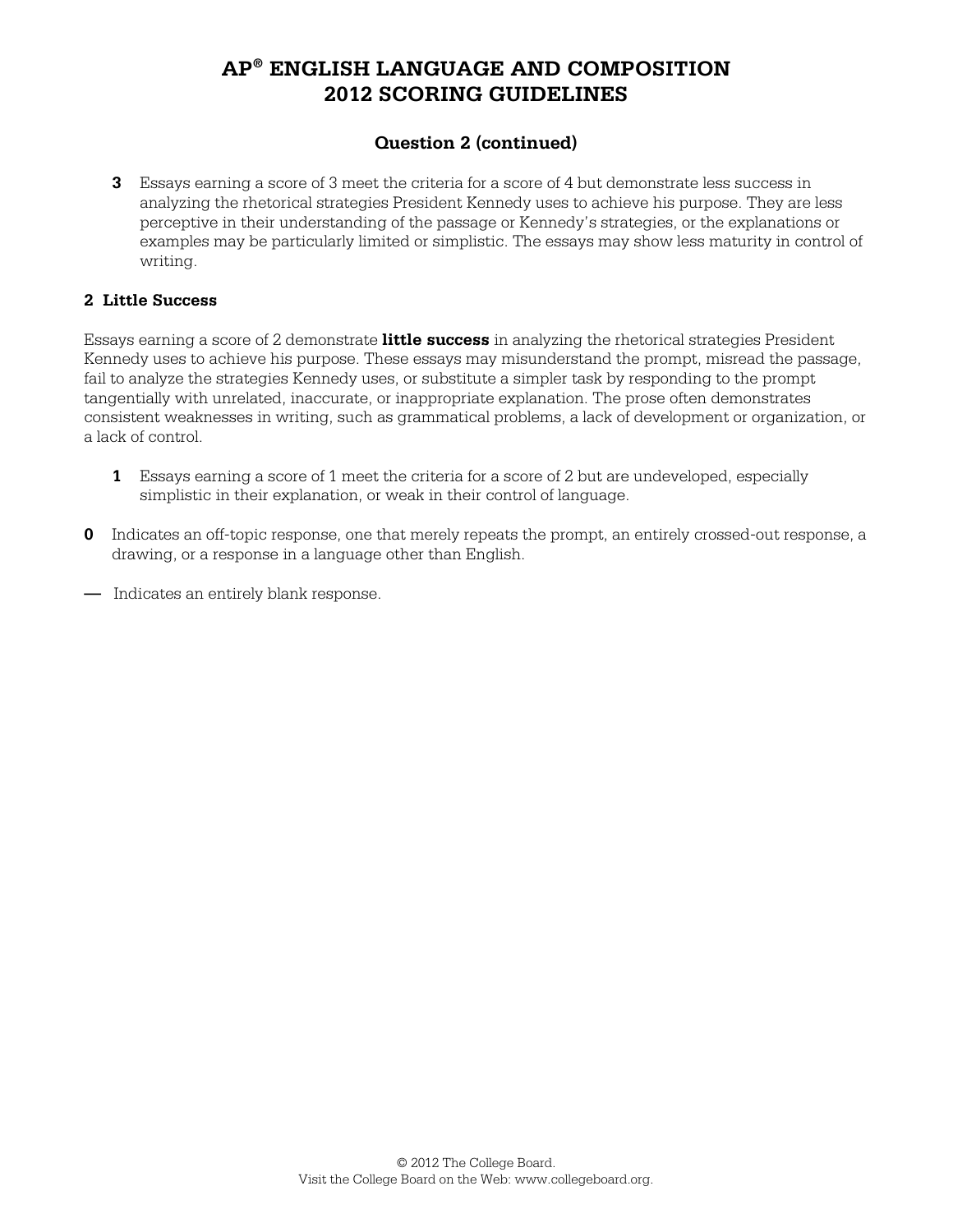### **Question 3**

The score should reflect a judgment of the essay's quality as a whole. Remember that students had only 40 minutes to read and write; the essay, therefore, is not a finished product and should not be judged by standards appropriate for an out-of-class assignment. Evaluate the essay as a draft, making certain to reward students for what they do well.

All essays, even those scored 8 or 9, may contain occasional lapses in analysis, prose style, or mechanics. Such features should enter into the holistic evaluation of an essay's overall quality. In no case may an essay with many distracting errors in grammar and mechanics be scored higher than a 2.

 $\mathcal{L}_\text{max} = \mathcal{L}_\text{max} = \mathcal{L}_\text{max} = \mathcal{L}_\text{max} = \mathcal{L}_\text{max} = \mathcal{L}_\text{max} = \mathcal{L}_\text{max} = \mathcal{L}_\text{max} = \mathcal{L}_\text{max} = \mathcal{L}_\text{max} = \mathcal{L}_\text{max} = \mathcal{L}_\text{max} = \mathcal{L}_\text{max} = \mathcal{L}_\text{max} = \mathcal{L}_\text{max} = \mathcal{L}_\text{max} = \mathcal{L}_\text{max} = \mathcal{L}_\text{max} = \mathcal{$ 

**9** Essays earning a score of 9 meet the criteria for a score of 8 and, in addition, are especially sophisticated in their argument, thorough in their development, or particularly impressive in their control of language.

#### **8 Effective**

Essays earning a score of 8 **effectively** develop a position on the relationship between certainty and doubt. The evidence and explanations used are appropriate and convincing, and the argument is especially coherent and well developed. The prose demonstrates a consistent ability to control a wide range of the elements of effective writing but is not necessarily flawless.

**7** Essays earning a score of 7 meet the criteria for a score of 6 but provide a more complete explanation, more thorough development, or a more mature prose style.

#### **6 Adequate**

Essays earning a score of 6 **adequately** develop a position on the relationship between certainty and doubt. The evidence and explanations used are appropriate and sufficient, and the argument is coherent and adequately developed. The writing may contain lapses in diction or syntax, but generally the prose is clear.

**5** Essays earning a score of 5 develop a position on the relationship between certainty and doubt. The evidence or explanations used may be uneven, inconsistent, or limited. The writing may contain lapses in diction or syntax, but it usually conveys the student's ideas.

#### **4 Inadequate**

Essays earning a score of 4 **inadequately** develop a position on the relationship between certainty and doubt. The evidence or explanations used may be inappropriate, insufficient, or less convincing. The argument may have lapses in coherence or be inadequately developed. The prose generally conveys the student's ideas but may be less consistent in controlling the elements of effective writing.

**3** Essays earning a score of 3 meet the criteria for a score of 4 but demonstrate less success in developing a position on the relationship between certainty and doubt. The essays may show less maturity in control of writing.